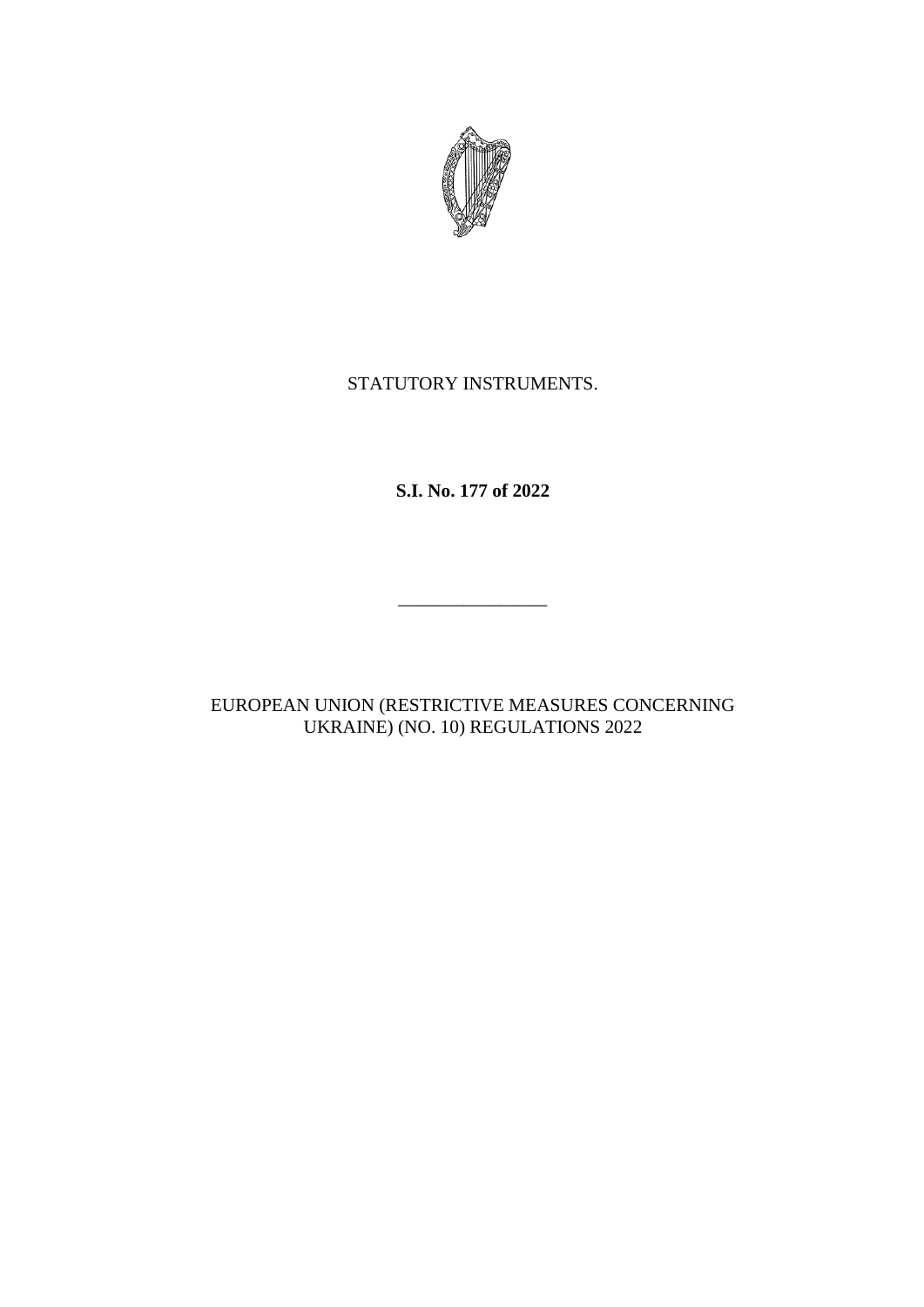# S.I. No. 177 of 2022

# EUROPEAN UNION (RESTRICTIVE MEASURES CONCERNING UKRAINE) (NO. 10) REGULATIONS 2022

I, PASCHAL DONOHOE, Minister for Finance, in exercise of the powers conferred on me by section 3 of the European Communities Act 1972 (No. 27 of 1972) and for the purpose of giving full effect to Council Regulation (EU) No. 208/2014 of 5 March 2014<sup>1</sup> as amended, Council Regulation (EU) No.  $269/2014$  of 17 March  $2014^2$  as amended, Council Regulation (EU) No.  $692/2014$  of 23 June  $2014<sup>3</sup>$  as amended, Council Regulation (EU) No. 833/2014 of 31 July 2014<sup>4</sup> as amended and Council Regulation (EU) 2022/263 of 23 February  $2022^5$ , hereby make the following regulations:

1. These Regulations may be cited as the European Union (Restrictive Measures concerning Ukraine) (No. 10) Regulations 2022.

2. (1) In these Regulations –

"Council Regulation (EU) No. 208/2014" means Council Regulation (EU) No.  $208/2014$  of 5 March  $2014<sup>1</sup>$  as amended by the European acts specified in Part 1 of Schedule 1;

"Council Regulation (EU) No. 269/2014" means Council Regulation (EU) No.  $269/2014$  of 17 March  $2014<sup>2</sup>$  as amended by the European acts specified in Part 2 of Schedule 1;

"Council Regulation (EU) No. 692/2014" means Council Regulation (EU) No.  $692/2014$  of 23 June  $2014<sup>3</sup>$  as amended by the European acts specified in Part 3 of Schedule 1;

"Council Regulation (EU) No. 833/2014" means Council Regulation (EU) No. 833/2014 of 31 July 2014<sup>4</sup> as amended by the European acts specified in Part 4 of Schedule 1;

"Council Regulation (EU) 2022/263" means Council Regulation (EU) 2022/263 of 23 February 2022<sup>5</sup>;

"Council Regulations" means Council Regulation (EU) No. 208/2014, Council Regulation (EU) No. 269/2014, Council Regulation (EU) No. 692/2014, Council Regulation (EU) No. 833/2014 and Council Regulation (EU) 2022/263;

"European act" means an act adopted by an institution of the European Union or an institution of the European Communities.

 $1$  OJ No. L 66, 6.3.2014, p. 1

<sup>2</sup> OJ No. L 78, 17.3.2014, p. 6

<sup>3</sup> OJ No. L 183, 24.6.2014, p. 9

<sup>4</sup> OJ No. L 229, 31.7.2014, p. 1

<sup>5</sup> OJ No. L 42 I, 23.2.2022, p. 77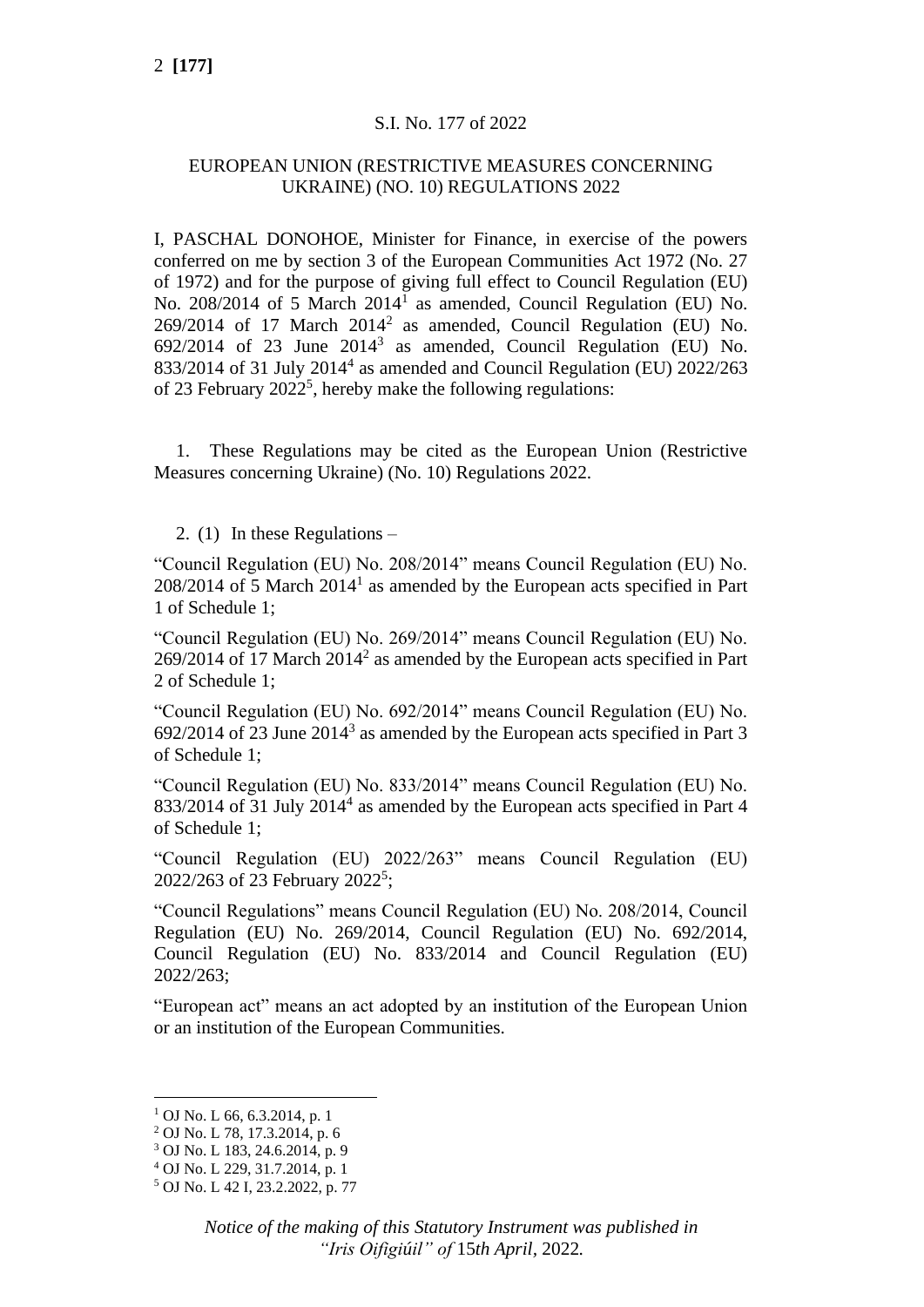(2) A word or expression which is used in these Regulations and which is also used in the Council Regulations has, unless the context otherwise requires, the same meaning in these Regulations as it has in the Council Regulations.

- 3. (1) A person who contravenes a provision of
	- (a) Council Regulation (EU) No. 208/2014 specified in paragraph 1 of Part 1 of Schedule 2,
	- (b) Council Regulation (EU) No. 269/2014 specified in paragraph 2 of Part 1 of Schedule 2,
	- (c) Council Regulation (EU) No. 692/2014 specified in paragraph 3 of Part 1 of Schedule 2,
	- (d) Council Regulation (EU) No. 833/2014 specified in paragraph 4 of Part 1 of Schedule 2, or
	- (e) Council Regulation (EU) 2022/263 specified in paragraph 5 of Part 1 of Schedule 2,

shall be guilty of an offence.

(2) A person who contravenes a condition of an authorisation granted under a provision of -

- (a) Council Regulation (EU) No. 208/2014 specified in paragraph 1 of Part 2 of Schedule 2,
- (b) Council Regulation (EU) No. 269/2014 specified in paragraph 2 of Part 2 of Schedule 2,
- (c) Council Regulation (EU) No. 692/2014 specified in paragraph 3 of Part 2 of Schedule 2,
- (d) Council Regulation (EU) No. 833/2014 specified in paragraph 4 of Part 2 of Schedule 2, or
- (e) Council Regulation (EU) 2022/263 specified in paragraph 5 of Part 2 of Schedule 2,

shall be guilty of an offence.

4. A person who is guilty of an offence under Regulation 3 shall be liable -

- (a) on summary conviction, to a class A fine or to imprisonment for a term not exceeding 12 months or both, or
- (b) on conviction on indictment, to a fine not exceeding  $\epsilon$ 500,000 or to imprisonment for a term not exceeding 3 years or both.

5. A competent authority in the State, following such consultation as it considers necessary with other competent authorities, for the purposes of the administration and enforcement of the Council Regulations or these Regulations, may give in writing such directions to a person as it sees fit.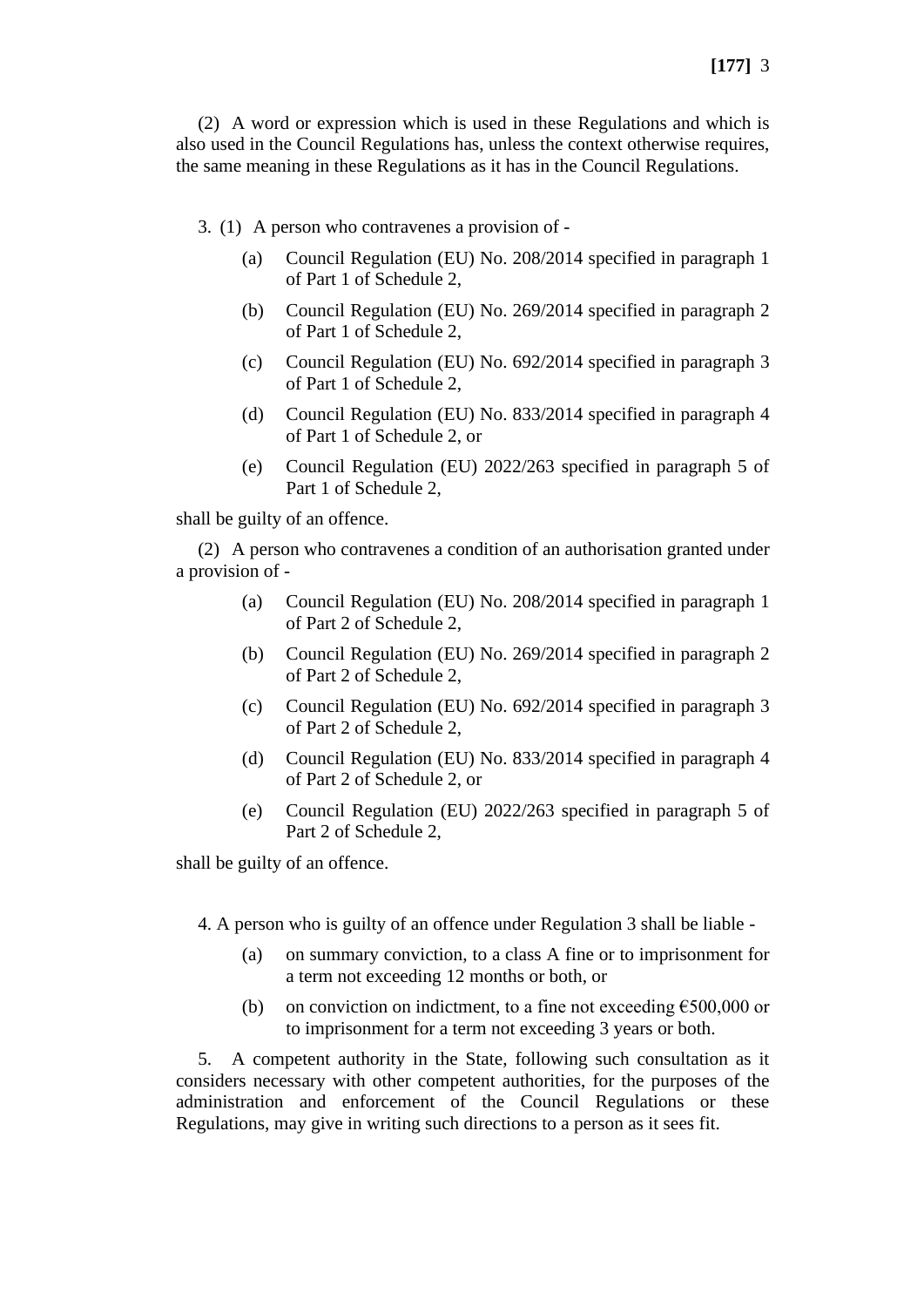6. A person who fails to comply with a direction given under Regulation 5 within the time specified in the direction shall be guilty of an offence and shall be liable on summary conviction to a class A fine or to imprisonment for a term not exceeding 6 months or both.

7. Where an offence under these Regulations is committed by a body corporate and is proved to have been so committed with the consent or connivance of or to be attributable to any neglect on the part of any person, being a director, manager, secretary or other officer of the body corporate, or a person who was purporting to act in such capacity, that person shall, as well as the body corporate, be guilty of an offence and shall be liable to be proceeded against and punished as if he or she were guilty of the first-mentioned offence.

8. (1) Proceedings for an offence under these Regulations in relation to an act committed outside the State may be taken in any place in the State and the offence may for all incidental purposes be treated as having been committed in that place.

(2) Where a person is charged with an offence referred to in paragraph (1), no further proceedings in the matter (other than any remand in custody or on bail) may be taken except by or with the consent of the Director of Public Prosecutions.

(3) In proceedings for an offence referred to in paragraph  $(1)$  –

- (a) a certificate purporting to be signed by an officer of the Department of Foreign Affairs and stating that a passport was issued by that Department to a person on a specified date, and
- (b) a certificate that is signed by an officer of the Minister for Justice and stating that, to the best of the officer's knowledge and belief, the person has not ceased to be an Irish citizen,

is evidence that the person was an Irish citizen on the date on which the offence is alleged to have been committed, and is taken to have been signed by the person purporting to have signed it, unless the contrary is shown.

(4) A person who has been acquitted or convicted of an offence in a place outside the State shall not be proceeded against for an offence under these Regulations in relation to an act committed outside the State consisting of the conduct, or substantially the same conduct, that constituted the offence of which the person has been acquitted or convicted.

9. The European Union (Restrictive Measures concerning Ukraine) (No. 9) Regulations 2022 (S.I. No. 168 of 2022) are revoked.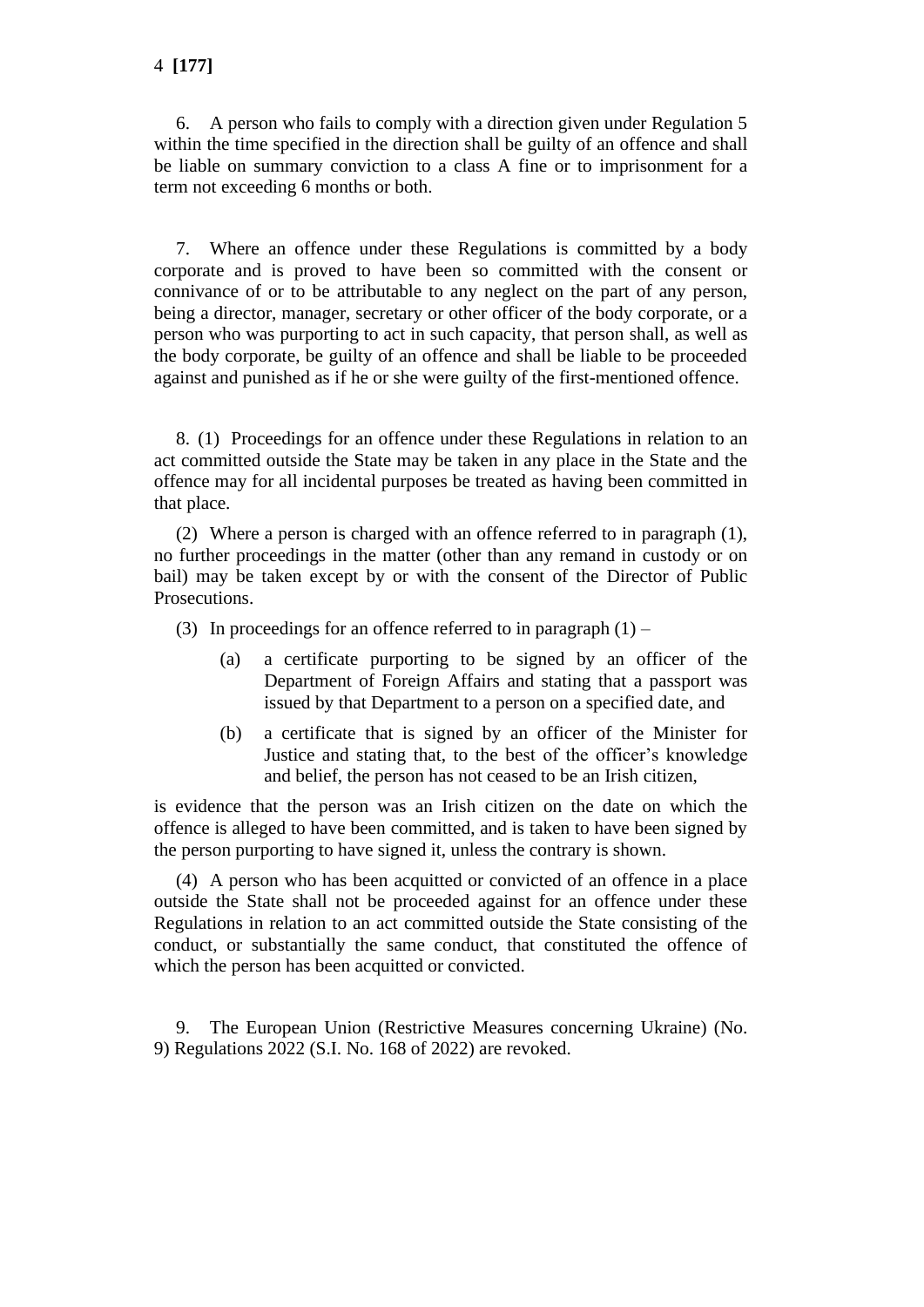#### **Schedule 1**

#### **Part 1**

### **Council Regulation (EU) No. 208/2014**

- 1. Council Implementing Regulation (EU) No. 381/2014 of 14 April 2014<sup>6</sup>
- 2. Council Regulation (EU)  $2015/138$  of 29 January  $2015<sup>7</sup>$
- 3. Council Implementing Regulation (EU) 2015/357 of 5 March 2015<sup>8</sup>
- 4. Council Implementing Regulation (EU) 2015/869 of 5 June 2015<sup>9</sup>
- 5. Council Implementing Regulation (EU) 2015/1777 of 5 October  $2015^{10}$
- 6. Council Implementing Regulation (EU) 2016/311 of 4 March  $2016^{11}$
- 7. Council Implementing Regulation (EU) 2017/374 of 3 March 2017<sup>12</sup>
- 8. Council Implementing Regulation (EU) 2018/326 of 5 March 2018<sup>13</sup>
- 9. Council Implementing Regulation (EU) 2019/352 of 4 March 2019<sup>14</sup>
- 10. Commission Implementing Regulation (EU) 2019/1163 of 5 July 2019<sup>15</sup>
- 11. Council Implementing Regulation (EU) 2020/370 of 5 March 2020<sup>16</sup>
- 12. Council Implementing Regulation (EU) 2021/391 of 4 March 2021<sup>17</sup>
- 13. Council Implementing Regulation (EU) 2021/2152 of 6 December 2021<sup>18</sup>
- 14. Council Implementing Regulation (EU) 2022/375 of 3 March 2022<sup>19</sup>

- <sup>15</sup> OJ No. L 182, 8.7.2019, p. 33
- <sup>16</sup> OJ No. L 71, 6.3.2020, p. 1
- <sup>17</sup> OJ No. L 77, 5.3.2021, p. 2
- <sup>18</sup> OJ No. L 436, 7.12.2021, p. 7
- <sup>19</sup> OJ No. L 70, 4.3.2022, p. 1

<sup>6</sup> OJ No. L 111, 15.4.2014, p. 33

<sup>7</sup> OJ No. L 24, 30.1.2015, p. 1

<sup>8</sup> OJ No. L 62, 6.3.2015, p. 1

 $9$  OJ No. L 142, 6.6.2015, p. 1

<sup>10</sup> OJ No. L 259, 6.10.2015, p. 3

 $11$  OJ No. L 60, 5.3.2016, p. 1 <sup>12</sup> OJ No. L 58, 4.3.2017, p. 1

<sup>13</sup> OJ No. L 63, 6.3.2018, p. 5

<sup>14</sup> OJ No. L 64, 5.3.2019, p. 1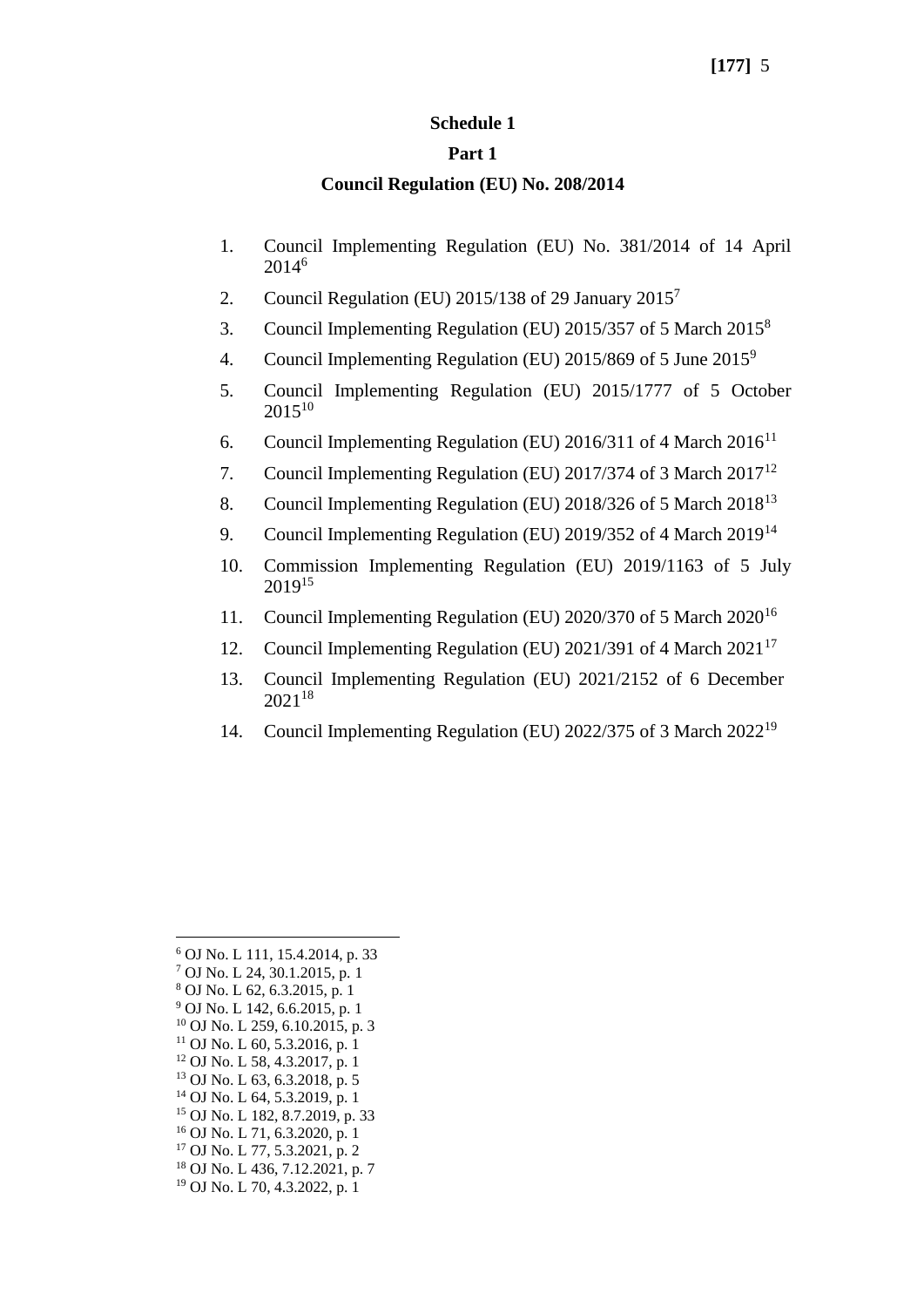#### **Part 2**

#### **Council Regulation (EU) No. 269/2014**

- 1. Council Implementing Regulation (EU) No. 284/2014 of 21 March 2014<sup>20</sup>
- 2. Council Implementing Regulation (EU) No. 433/2014 of 28 April 2014<sup>21</sup>
- 3. Council Regulation (EU) No. 476/2014 of 12 May  $2014^{22}$
- 4. Council Implementing Regulation (EU) No. 477/2014 of 12 May 2014<sup>23</sup>
- 5. Council Implementing Regulation (EU) No. 577/2014 of 28 May 2014<sup>24</sup>
- 6. Council Implementing Regulation (EU) No. 753/2014 of 11 July  $2014^{25}$
- 7. Council Regulation (EU) No. 783/2014 of 18 July 2014<sup>26</sup>
- 8. Council Implementing Regulation (EU) No. 810/2014 of 25 July  $2014^{27}$
- 9. Council Regulation (EU) No. 811/2014 of 25 July 2014<sup>28</sup>
- 10. Council Implementing Regulation (EU) No. 826/2014 of 30 July 2014<sup>29</sup>
- 11. Council Regulation (EU) No. 959/2014 of 8 September 2014<sup>30</sup>
- 12. Council Implementing Regulation (EU) No. 961/2014 of 8 September 2014<sup>31</sup>
- 13. Council Implementing Regulation (EU) No. 1225/2014 of 17 November 2014<sup>32</sup>
- 14. Council Implementing Regulation (EU) No. 1270/2014 of 28 November 2014<sup>33</sup>
- 15. Council Implementing Regulation (EU) 2015/240 of 9 February 2015<sup>34</sup>

<sup>20</sup> OJ No. L 86, 21.3.2014, p. 27

<sup>21</sup> OJ No. L 126, 29.4.2014, p. 48

<sup>22</sup> OJ No. L 137, 12.5.2014, p. 1

<sup>23</sup> OJ No. L 137, 12.5.2014, p. 3

<sup>24</sup> OJ No. L 160, 29.5.2014, p. 7 <sup>25</sup> OJ No. L 205, 12.7.2014, p. 7

<sup>26</sup> OJ No. L 214, 19.7.2014, p. 2

<sup>&</sup>lt;sup>27</sup> OJ No. L 221, 25.7.2014, p. 1

<sup>28</sup> OJ No. L 221, 25.7.2014, p. 11

<sup>29</sup> OJ No. L 226, 30.7.2014, p. 16

<sup>30</sup> OJ No. L 271, 12.9.2014, p. 1

<sup>31</sup> OJ No. L 271, 12.9.2014, p. 8

<sup>32</sup> OJ No. L 331, 18.11.2014, p. 1

<sup>33</sup> OJ No. L 344, 29.11.2014, p. 5

<sup>34</sup> OJ No. L 40, 16.2.2015, p. 7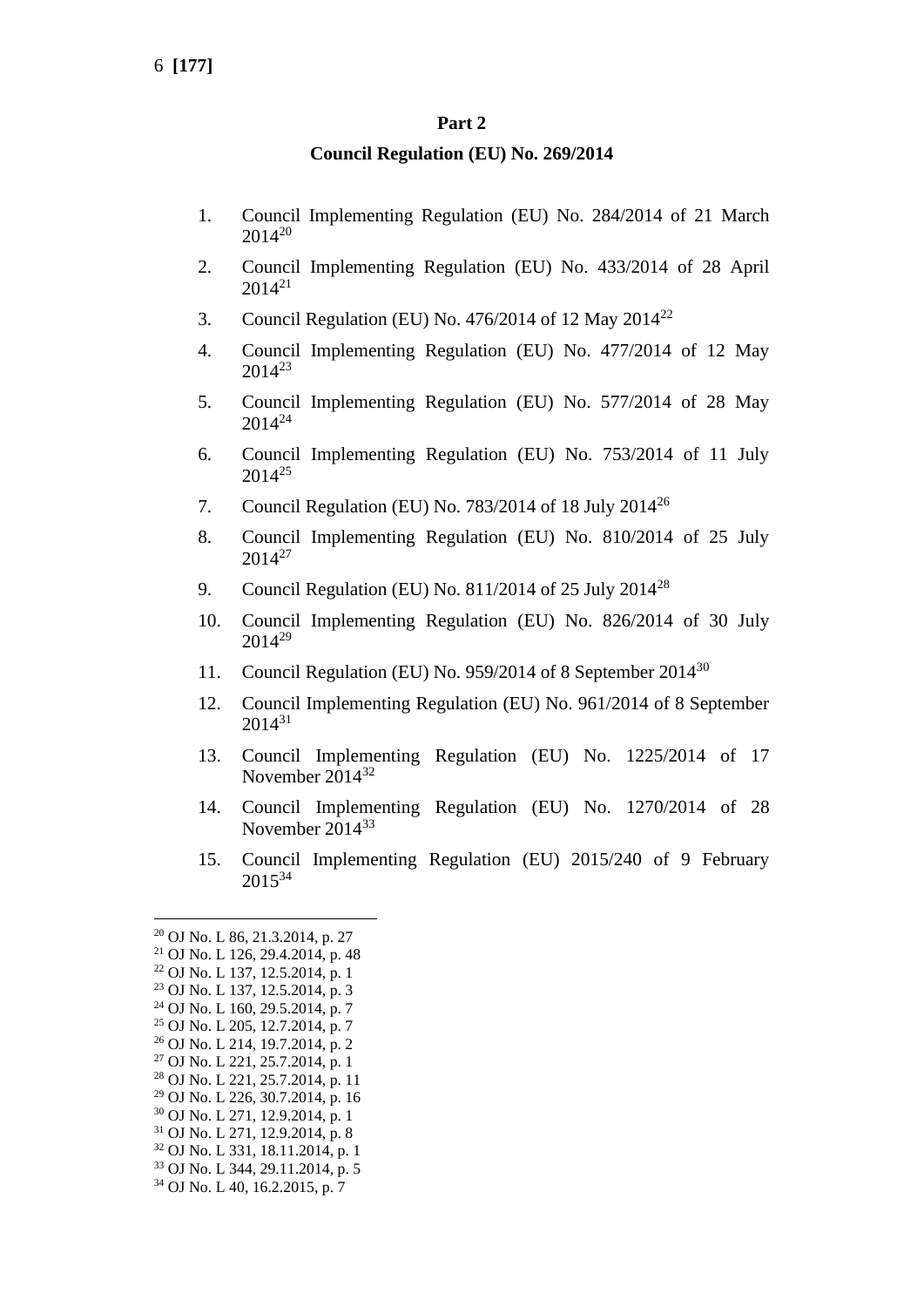- 16. Council Implementing Regulation (EU) 2015/427 of 13 March 2015<sup>35</sup>
- 17. Council Implementing Regulation (EU) 2015/1514 of 14 September  $2015^{36}$
- 18. Council Implementing Regulation (EU) 2016/353 of 10 March  $2016^{37}$
- 19. Council Implementing Regulation (EU) 2016/1661 of 15 September 2016<sup>38</sup>
- 20. Council Implementing Regulation (EU) 2016/1955 of 8 November 2016<sup>39</sup>
- 21. Council Implementing Regulation (EU) 2017/437 of 13 March 2017<sup>40</sup>
- 22. Council Implementing Regulation (EU) 2017/1374 of 25 July  $2017^{41}$
- 23. Council Implementing Regulation (EU) 2017/1417 of 4 August  $2017^{42}$
- 24. Council Implementing Regulation (EU) 2017/1547 of 14 September 2017<sup>43</sup>
- 25. Council Implementing Regulation (EU) 2017/1549 of 14 September 2017<sup>44</sup>
- 26. Council Implementing Regulation (EU) 2017/2153 of 20 November 2017<sup>45</sup>
- 27. Council Implementing Regulation (EU) 2018/388 of 12 March 2018<sup>46</sup>
- 28. Council Implementing Regulation (EU) 2018/705 of 14 May 2018<sup>47</sup>
- 29. Council Implementing Regulation (EU) 2018/1072 of 30 July 2018<sup>48</sup>
- 30. Council Implementing Regulation (EU) 2018/1230 of 12 September 2018<sup>49</sup>
- 31. Council Implementing Regulation (EU) 2018/1929 of 10 December 2018 50

- <sup>45</sup> OJ No. L 304, 21.11.2017, p. 3
- <sup>46</sup> OJ No. L 69, 13.3.2018, p. 11
- <sup>47</sup> OJ No. L 118I, 14.5.2018, p. 1
- <sup>48</sup> OJ No. L 194, 31.7.2018, p. 27
- <sup>49</sup> OJ No. L 231, 14.9.2018, p. 1
- <sup>50</sup> OJ No. L 313 I, 10.12.2018, p. 1

<sup>35</sup> OJ No. L 70, 14.3.2015, p. 1

<sup>36</sup> OJ No. L 239, 15.9.2015, p. 30

<sup>37</sup> OJ No. L 67, 12.3.2016, p. 1

<sup>38</sup> OJ No. L 249, 16.9.2016, p. 1 <sup>39</sup> OJ No. L 301, 9.11.2016, p. 1

<sup>40</sup> OJ No. L 67, 14.3.2017, p. 34

<sup>41</sup> OJ No. L 194, 26.7.2017, p. 1

<sup>42</sup> OJ No. L 203, 4.8.2017, p. 1

<sup>43</sup> OJ No. L 237, 15.9.2017, p. 37

<sup>44</sup> OJ No. L 237, 15.9.2017, p. 44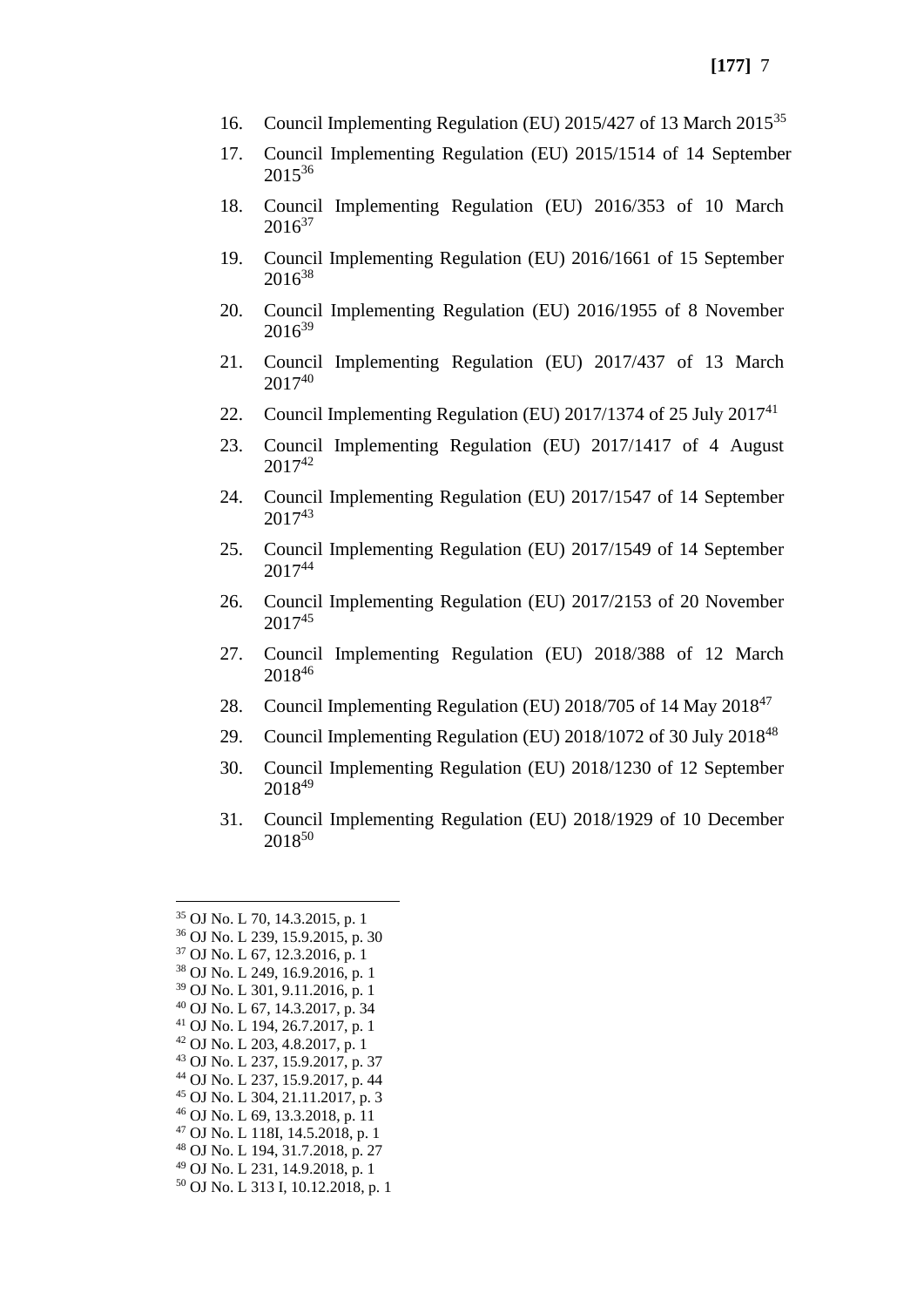- 32. Council Implementing Regulation (EU) 2019/92 of 21 January 2019<sup>51</sup>
- 33. Council Implementing Regulation (EU) 2019/408 of 14 March 2019<sup>52</sup>
- 34. Council Implementing Regulation (EU) 2019/409 of 14 March 2019<sup>53</sup>
- 35. Commission Implementing Regulation (EU) 2019/1163 of 5 July 2019<sup>54</sup>
- 36. Council Implementing Regulation (EU) 2019/1403 of 12 September 2019<sup>55</sup>
- 37. Council Implementing Regulation (EU) 2020/119 of 28 January 2020<sup>56</sup>
- 38. Council Implementing Regulation (EU) 2020/398 of 13 March 2020<sup>57</sup>
- 39. Council Implementing Regulation (EU) 2020/1267 of 10 September 2020<sup>58</sup>
- 40. Council Implementing Regulation (EU) 2020/1367 of 1 October 2020<sup>59</sup>
- 41. Council Implementing Regulation (EU) 2021/446 of 12 March  $2021^{60}$
- 42. Council Implementing Regulation (EU) 2021/1464 of 10 September 2021<sup>61</sup>
- 43. Council Implementing Regulation (EU) 2021/1791 of 11 October 2021<sup>62</sup>
- 44. Council Implementing Regulation (EU) 2021/2193 of 13 December 2021<sup>63</sup>
- 45. Council Implementing Regulation (EU) 2022/236 of 21 February 2022<sup>64</sup>
- 46. Council Regulation (EU) 2022/259 of 23 February 2022<sup>65</sup>

<sup>64</sup> OJ No. L 40 , 21.2.2022, p. 3

<sup>51</sup> OJ No. L 19, 22.1.2019, p. 1

<sup>52</sup> OJ No. L 73, 15.3.2019, p. 9

<sup>53</sup> OJ No. L 73, 15.3.2019, p. 16 <sup>54</sup> OJ No. L 182, 8.7.2019, p. 33

<sup>55</sup> OJ No. L 236, 13.9.2019, p. 1

<sup>56</sup> OJ No. L 22I , 28.1.2020, p. 1

<sup>57</sup> OJ No. L 78, 13.3.2020, p. 1

<sup>58</sup> OJ No. L 298, 11.9.2020, p. 1

<sup>59</sup> OJ No. L 318, 1.10.2020, p. 1

<sup>60</sup> OJ No. L 87, 15.3.2021, p. 19

<sup>61</sup> OJ No. L 321, 13.9.2021, p. 1

<sup>62</sup> OJ No. L 359 I, 11.10.2021, p. 1

<sup>63</sup> OJ No. L 445 I, 13.12.2021, p. 4

<sup>65</sup> OJ No. L 42 I , 23.2.2022, p. 1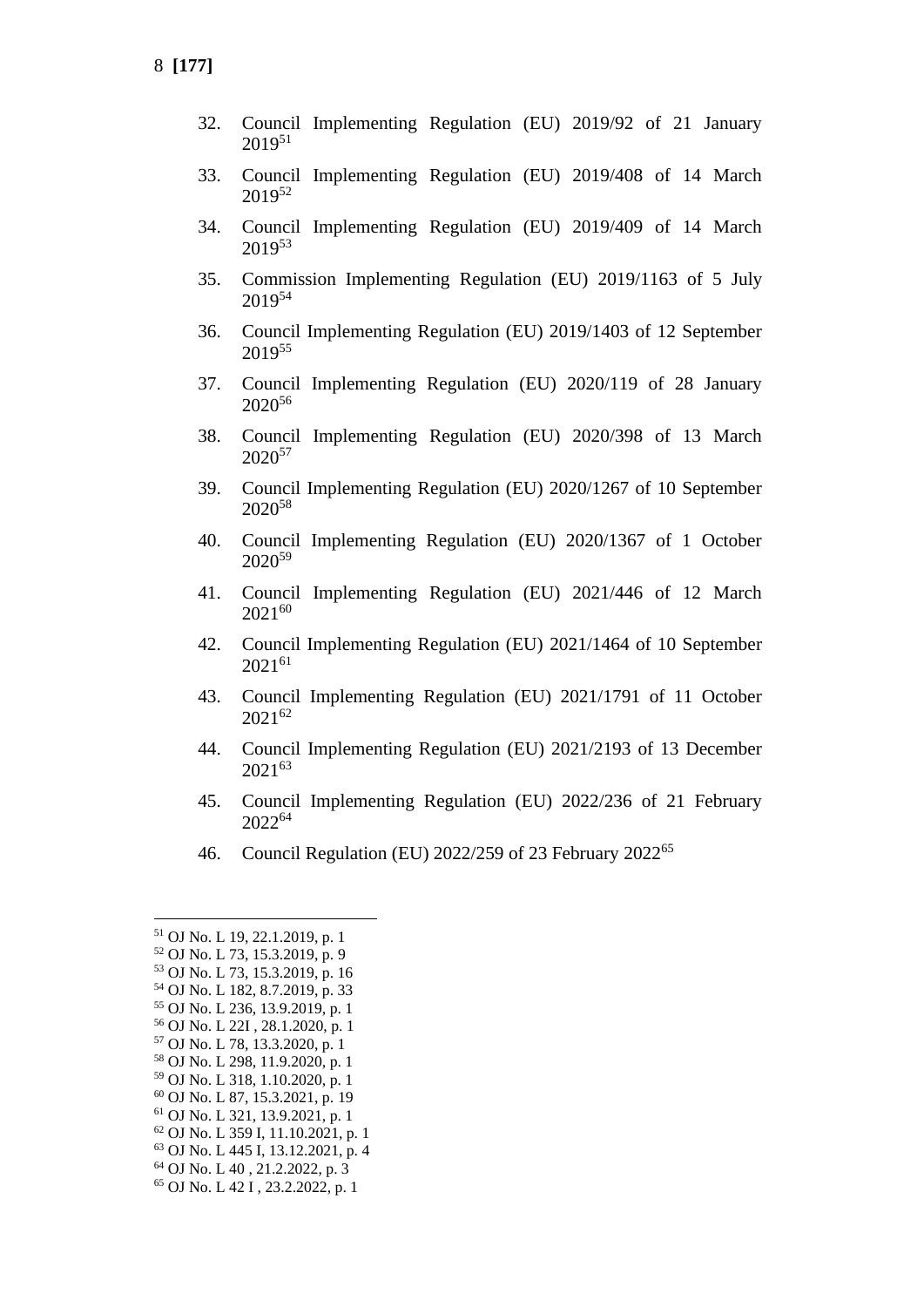- 47. Council Implementing Regulation (EU) 2022/260 of 23 February 2022<sup>66</sup>
- 48. Council Implementing Regulation (EU) 2022/261 of 23 February 2022<sup>67</sup>
- 49. Council Regulation (EU) 2022/330 of 25 February 2022<sup>68</sup>
- 50. Council Implementing Regulation (EU) 2022/332 of 25 February 2022<sup>69</sup>
- 51. Council Implementing Regulation (EU) 2022/336 of 28 February 2022<sup>70</sup>
- 52. Council Implementing Regulation (EU) 2022/353 of 2 March 2022<sup>71</sup>
- 53. Council Implementing Regulation (EU) 2022/396 of 9 March 2022<sup>72</sup>
- 54. Council Implementing Regulation (EU) 2022/408 of 10 March 2022<sup>73</sup>
- 55. Council Implementing Regulation (EU) 2022/427 of 15 March 2022<sup>74</sup>
- 56. Council Regulation (EU) 2022/580 of 8 April 2022<sup>75</sup>
- 57. Council Implementing Regulation (EU) 2022/581 of 8 April 2022<sup>76</sup>

 OJ No. L 42 I , 23.2.2022, p. 3 OJ No. L 42 I , 23.2.2022, p. 15 OJ No. L 51 , 25.2.2022, p. 1 OJ No. L 53 , 25.2.2022, p. 1 OJ No. L 58 , 28.2.2022, p. 1 OJ No. L 66 , 2.3.2022, p. 1 OJ No. L 80 , 9.3.2022, p. 1 OJ No. L 84 , 11.3.2022, p. 2 OJ No. L 87 I , 15.3.2022, p. 1 OJ No. L 110 , 8.4.2022, p. 1 OJ No. L 110 , 8.4.2022, p. 3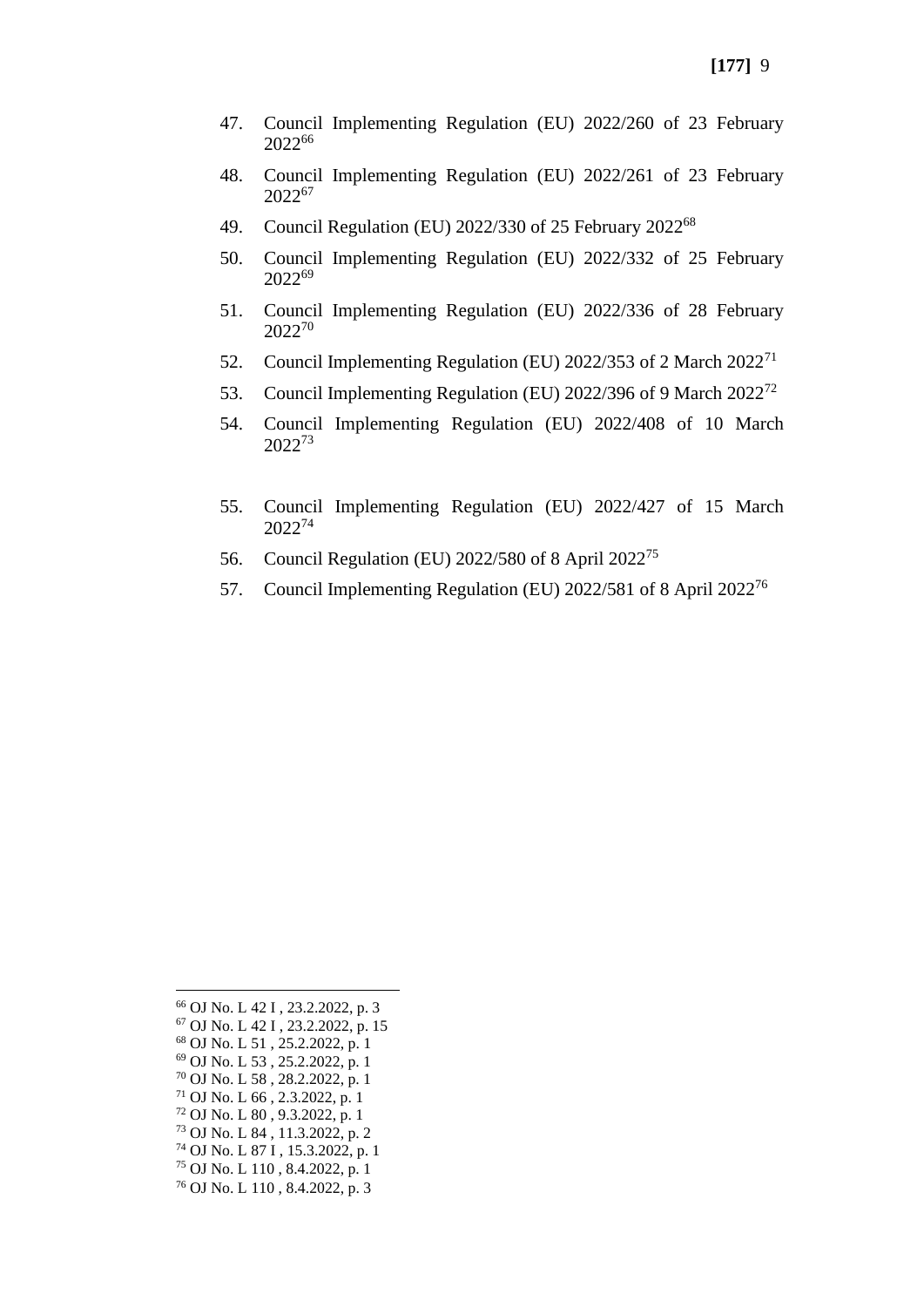# **Part 3 Council Regulation (EU) No. 692/2014**

- 1. Council Regulation (EU) No. 825/2014 of 30 July 2014<sup>77</sup>
- 2. Council Regulation (EU) No. 1351/2014 of 18 December 2014<sup>78</sup>

# **Part 4**

## **Council Regulation (EU) No. 833/2014**

- 1. Council Regulation (EU) No. 960/2014 of 8 September 2014<sup>79</sup>
- 2. Council Regulation (EU) No. 1290/2014 of 4 December 2014<sup>80</sup>
- 3. Council Regulation (EU)  $2015/1797$  of 7 October  $2015^{81}$
- 4. Council Regulation (EU) 2017/2212 of 30 November 2017<sup>82</sup>
- 5. Commission Implementing Regulation (EU) 2019/1163 of 5 July 2019<sup>83</sup>
- 6. Council Regulation (EU) 2022/262 of 23 February 2022<sup>84</sup>
- 7. Council Regulation (EU) 2022/328 of 25 February 2022<sup>85</sup>
- 8. Council Regulation (EU) 2022/334 of 28 February 2022<sup>86</sup>
- 9. Council Regulation (EU) 2022/345 of 1 March 2022<sup>87</sup>
- 10. Council Regulation (EU) 2022/350 of 1 March 2022<sup>88</sup>
- 11. Council Regulation (EU) 2022/394 of 9 March 2022<sup>89</sup>
- 12. Council Regulation (EU) 2022/428 of 15 March 2022<sup>90</sup>
- 13. Council Regulation (EU) 2022/576 of 8 April 2022<sup>91</sup>

<sup>84</sup> OJ No. L 42 I, 23.2.2022, p. 74

- <sup>86</sup> OJ No. L 57 , 28.2.2022, p. 1
- <sup>87</sup> OJ No. L 63 , 2.3.2022, p. 1
- <sup>88</sup> OJ No. L 65 , 2.3.2022, p. 1
- <sup>89</sup> OJ No. L 81 , 9.3.2022, p. 1 <sup>90</sup> OJ No. L 87 I , 15.3.2022, p. 13
- <sup>91</sup> OJ No. L 111 , 8.4.2022, p. 1
- 

<sup>77</sup> OJ No. L 226, 30.7.2014, p. 2

<sup>78</sup> OJ No. L 365, 19.12.2014, p. 46

<sup>79</sup> OJ No. L 271, 12.9.2014, p. 3

<sup>80</sup> OJ No. L 349, 5.12.2014, p. 20 <sup>81</sup> OJ No. L 263, 8.10.2015, p. 10

<sup>82</sup> OJ No. L 316, 1.12.2017, p. 15

<sup>83</sup> OJ No. L 182, 8.7.2019, p. 33

<sup>85</sup> OJ No. L 49 , 25.2.2022, p. 1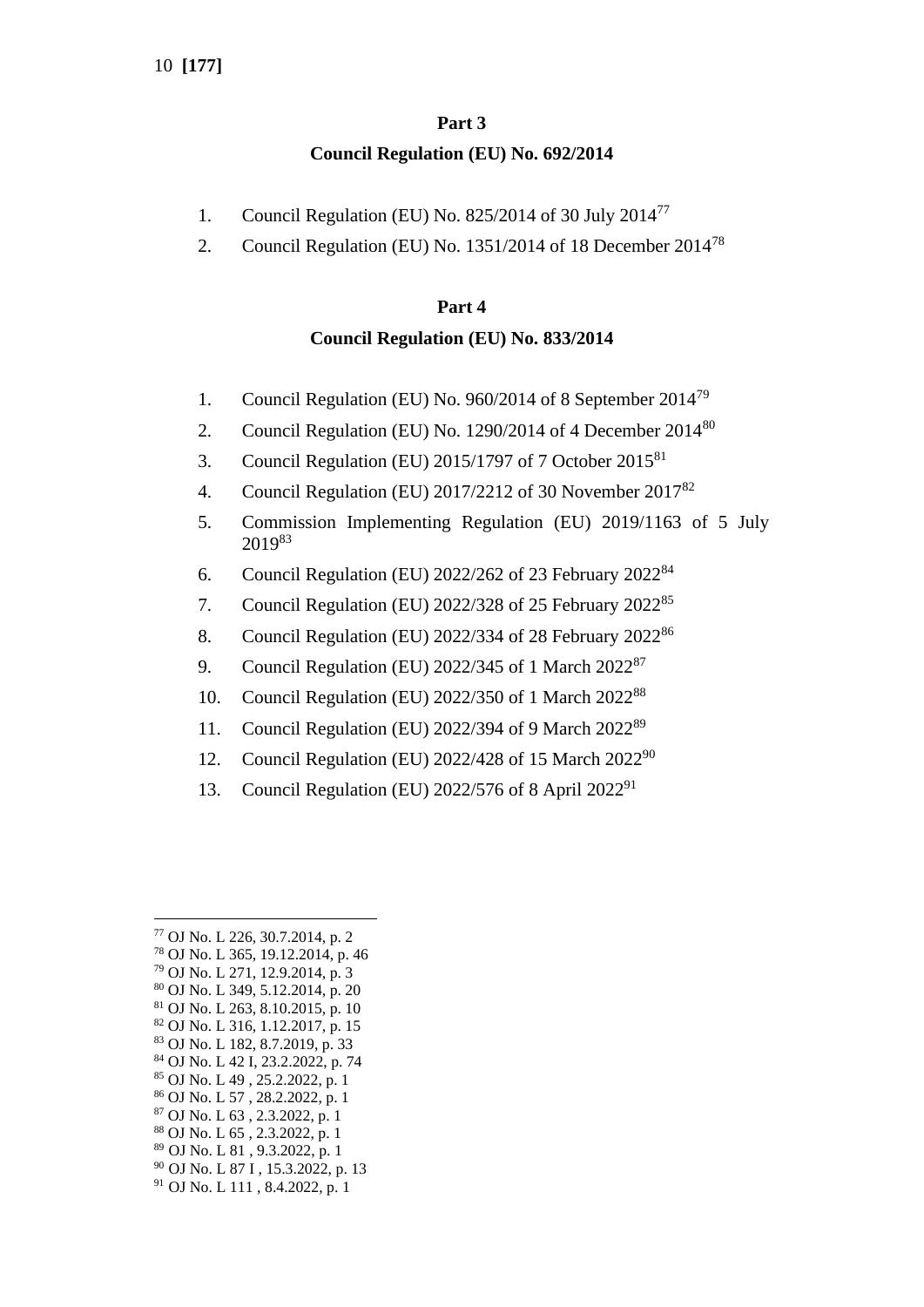# **Schedule 2**

## **Part 1**

1. Contravention of provision of Council Regulation (EU) No. 208/2014 Article 2 Article 7(1) Article 8 (1) Article 9

2. Contravention of provision of Council Regulation (EU) No. 269/2014 Article 2 Article 7(1) Article 8 (1) Article 9

3. Contravention of provision of Council Regulation (EU) No. 692/2014 Article 2 Article 2a (1) Article 2b (1) and (2) Article 2c (1), (2) and (3) Article 2d (1), (2), (3) and (4) Article 4

4. Contravention of provision of Council Regulation (EU) No. 833/2014 Article 2 (1), (2) and (3) Article 2a (1), (2) and (3) Article 2c (1) Article 2e (1) and (3) Article 2f Article 3 Article 3a (1) Article 3b (1) and (2) Article 3c (1), (2), (3) and (4) Article 3d (1) Article 3ea (1) Article 3f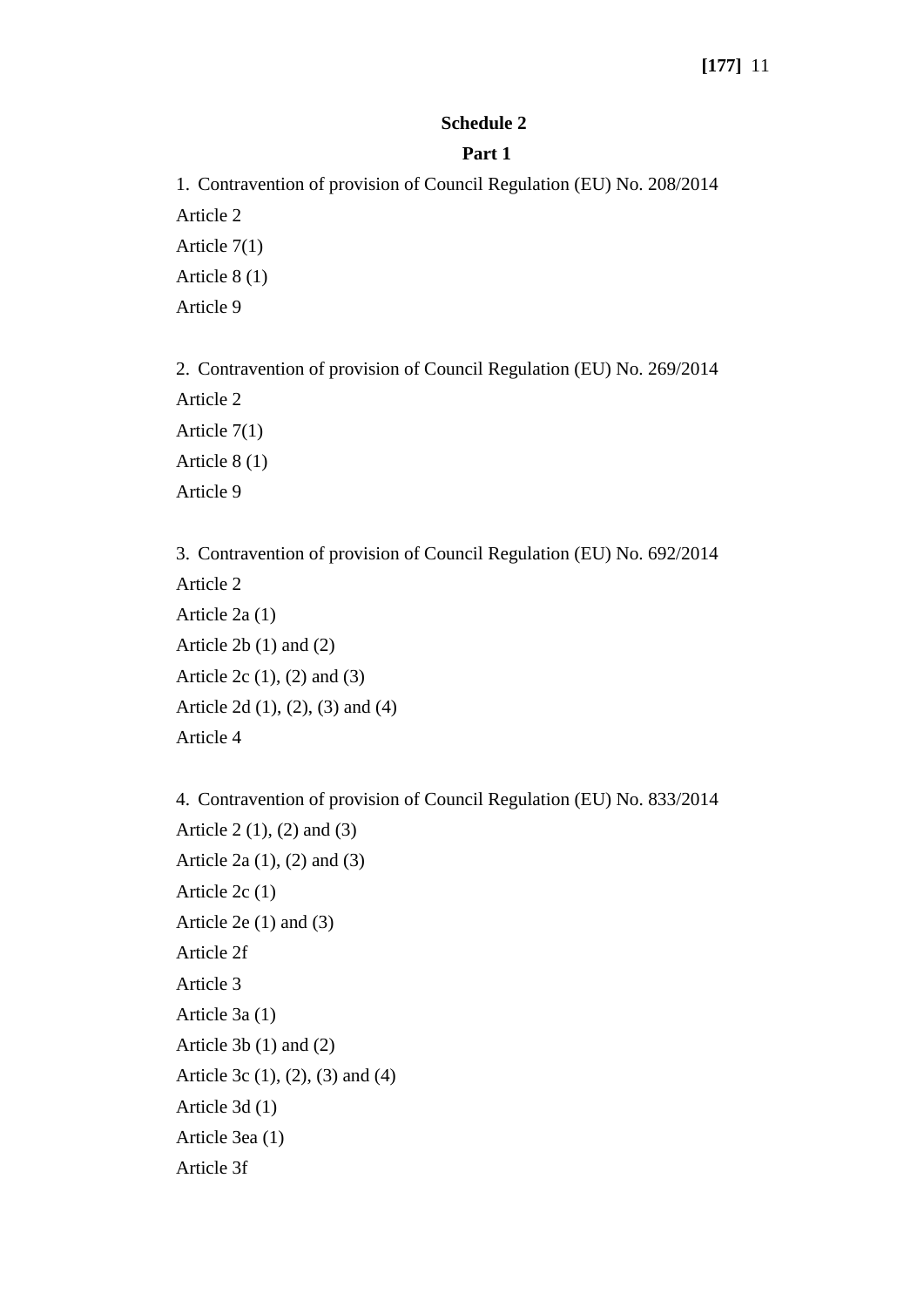12 **[177]**

- Article 3g Article 3h Article 3i (1) and (2) Article  $3j(1)$  and  $(2)$ Article 3k (1) and (2) Article 3l (1) Article 4 (1), (2b) and (3) Article 5 (1), (2), (3), (4), (5) and (6) Article 5a (1), (2) and (4) Article 5aa Article 5b (1) and (2) Article 5e (1) Article 5f (1) Article 5g (1) Article 5h Article 5i (1) Article 5j Article 5k (1) Article 5l (1) Article 5m (1) and (2) Article 12
- 5. Contravention of provision of Council Regulation (EU) 2022/263 Article 2 (1) Article 3 (1) Article 4  $(1)$  and  $(2)$ Article  $5(1)$  and  $(3)$ Article 6 (1) Article 8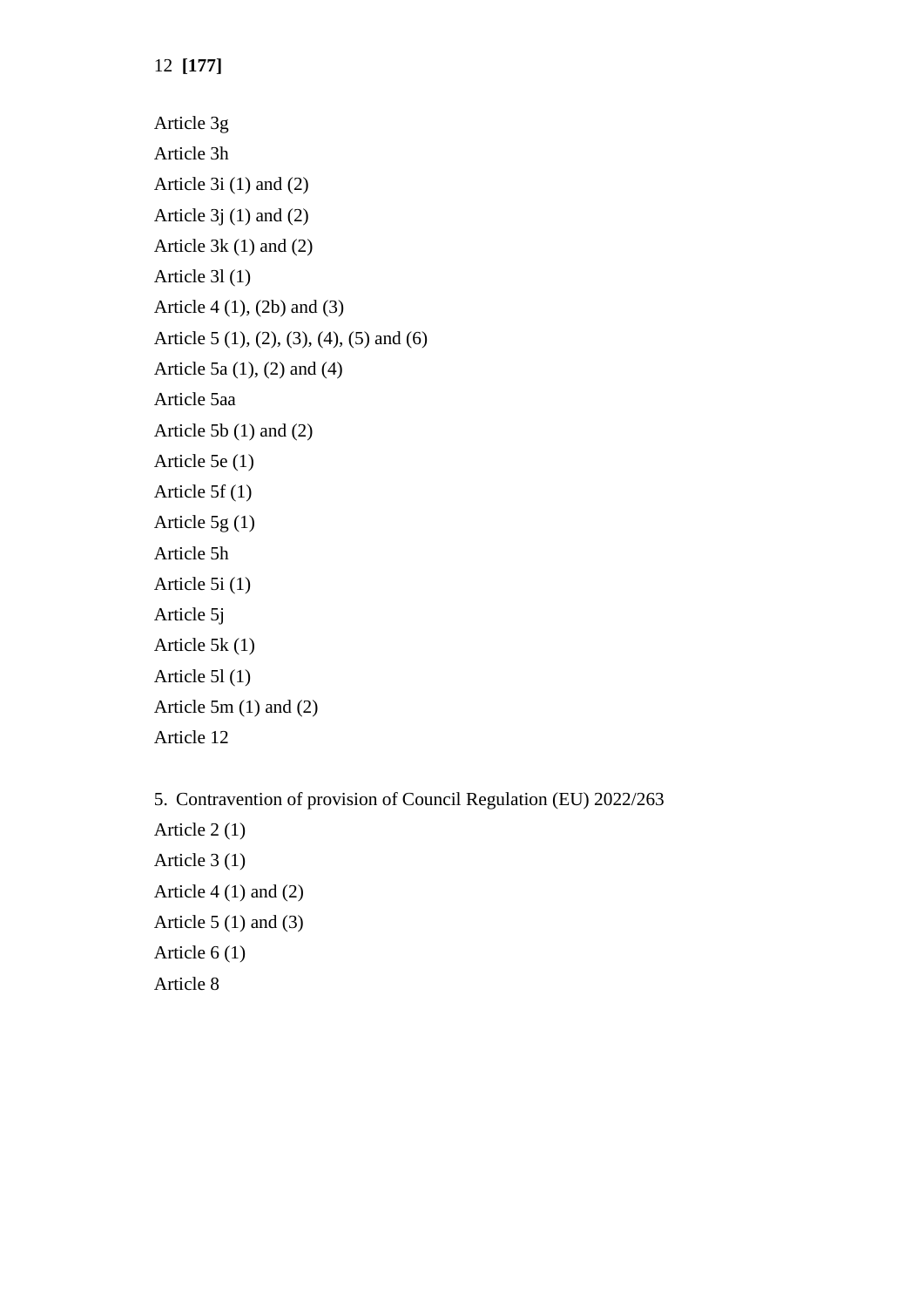## **Part 2**

1. Authorisation under provision of Council Regulation (EU) No. 208/2014 Article 4 Article 5 Article 6

2. Authorisation under provision of Council Regulation (EU) No. 269/2014 Article 4 Article 5 (1) Article 6 (1) Article 6a Article 6b

3. Authorisation under provision of Council Regulation (EU) No. 692/2014 Article 2e

4. Authorisation under provision of Council Regulation (EU) No. 833/2014 Article  $2(4)$  and  $(5)$ Article 2a (4) and (5) Article 2b (1) Article 2e (4) Article 3 Article 3a (2) Article 3b (4) Article 3c (6) Article 3d (3) Article 3ea (5) Article 3f (4) Article 3h (4) Article 3k (5) Article 3l (4) Article 4 Article 5a (5)

Article 5c (1)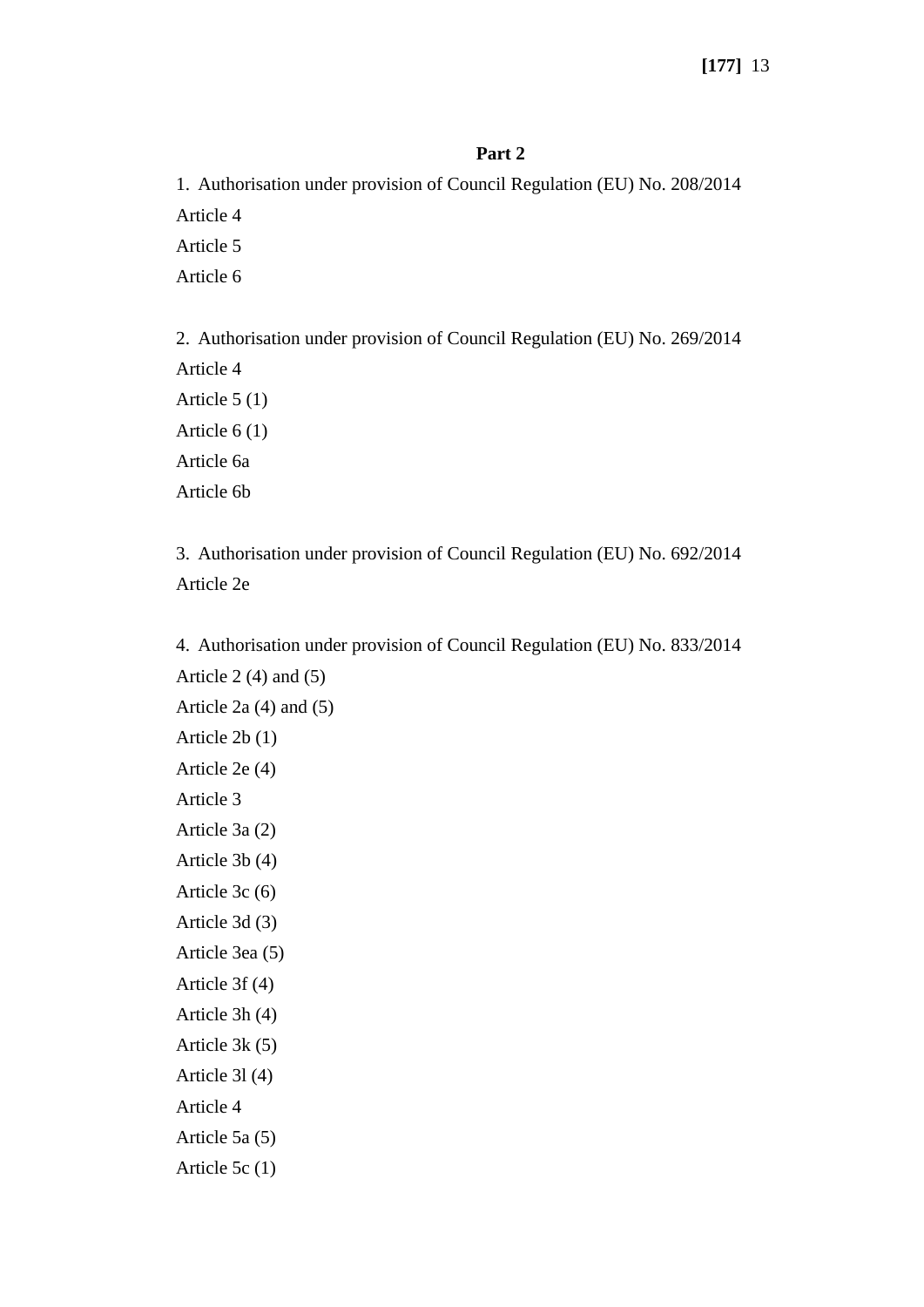14 **[177]**

Article 5d (1) Article 5k (2) Article 5m (5)

5. Authorisation under provision of Council Regulation (EU) 2022/263 Article 7



GIVEN under my Official Seal, 9 April, 2022.

PASCHAL DONOHOE, Minister for Finance.